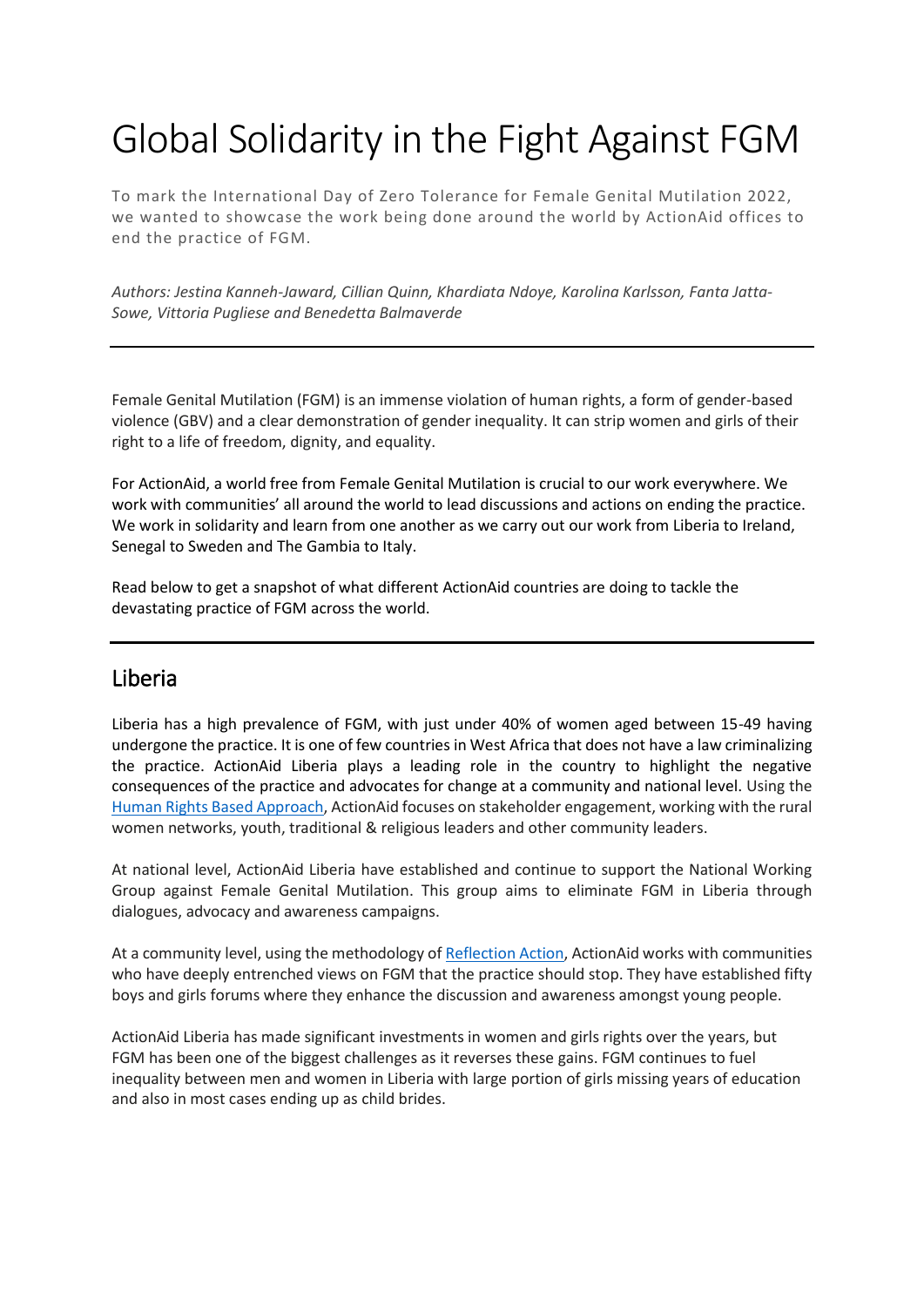# Ireland

According to Central Statistics Office (CSO) data from 2016, an estimated 5,790 women and girls in Ireland have endured FGM. ActionAid Ireland has been delivering anti-FGM projects since 2016, to prevent FGM through empowerment and awareness-raising activities. This work is targeted at migrant women living in Ireland with a focus on those who are predominately from FGM practicing countries. The project also works to educate people regarding the laws that relate to FGM in Ireland. (It is illegal to practice FGM in Ireland or to remove a girl from the state to practice FGM in another state).

In a European context, the practice of FGM is usually targeted at schoolgirls where FGM ceremonies are planned in their parent's home countries coinciding with holiday breaks. Due to restrictions on international travel and school closures owing to the Covid-19 pandemic there was fears the practice would be driven underground in Ireland. Therefore, ActionAid felt it was critical to keep the project going despite of the pandemic and continued to deliver this important work. As the project could not be delivered face-to-face due to coronavirus restrictions, the project was carried out online with migrant women across Ireland. ActionAid Ireland uses the Reflection Action approach that is championed by ActionAid globally and has proven successful in projects across Africa and Asia. The AFTER project is an example of learning from successes from projects in the Global South and bringing them to the Global North.

At a national level ActionAid Ireland are represented on the National Steering Committee for Ending FGM where they work with partners to ensure the practice is ended for people living in Ireland.

## Senegal

Senegal has a prevalence rate of approx. 23% of FGM amongst women between the ages of 15-49, even though the practice has been outlawed in the country since 1999. ActionAid Senegal play a central role throughout Senegal in ensuring that the commitments made in [2063 African Agenda](https://www.afdb.org/fileadmin/uploads/afdb/Documents/Policy-Documents/Agenda2063_Popular_Version_English.pdf) which sets out an aspiration that FGM is completely eliminated in Africa are met. They do this through their work at a community and national level.

ActionAid Senegal carry out extensive awareness raising activities at community level through information programmes with women leaders to make people understand the risks of FGM. They also run education programmes where they promote information regarding the laws with regards to FGM and also produce and disseminate communication material that help visualize the danger related to FGM.

ActionAid Senegal is that the practice remains common in hard to reach communities in Senegal. That is why AAS focus their work on the regions where the practice is most entrenched.

Although ActionAid Senegal has seen progress in their work, they are still seeing communities across Senegal travelling to border regions to carry out FGM on children, often happening just after the birth of a child. Like the experience of Liberia, ActionAid Senegal are seeing their hard-fought battles eroded by this practice and will therefore continue to work on the issue to support vulnerable communities across Senegal who are at risk of FGM.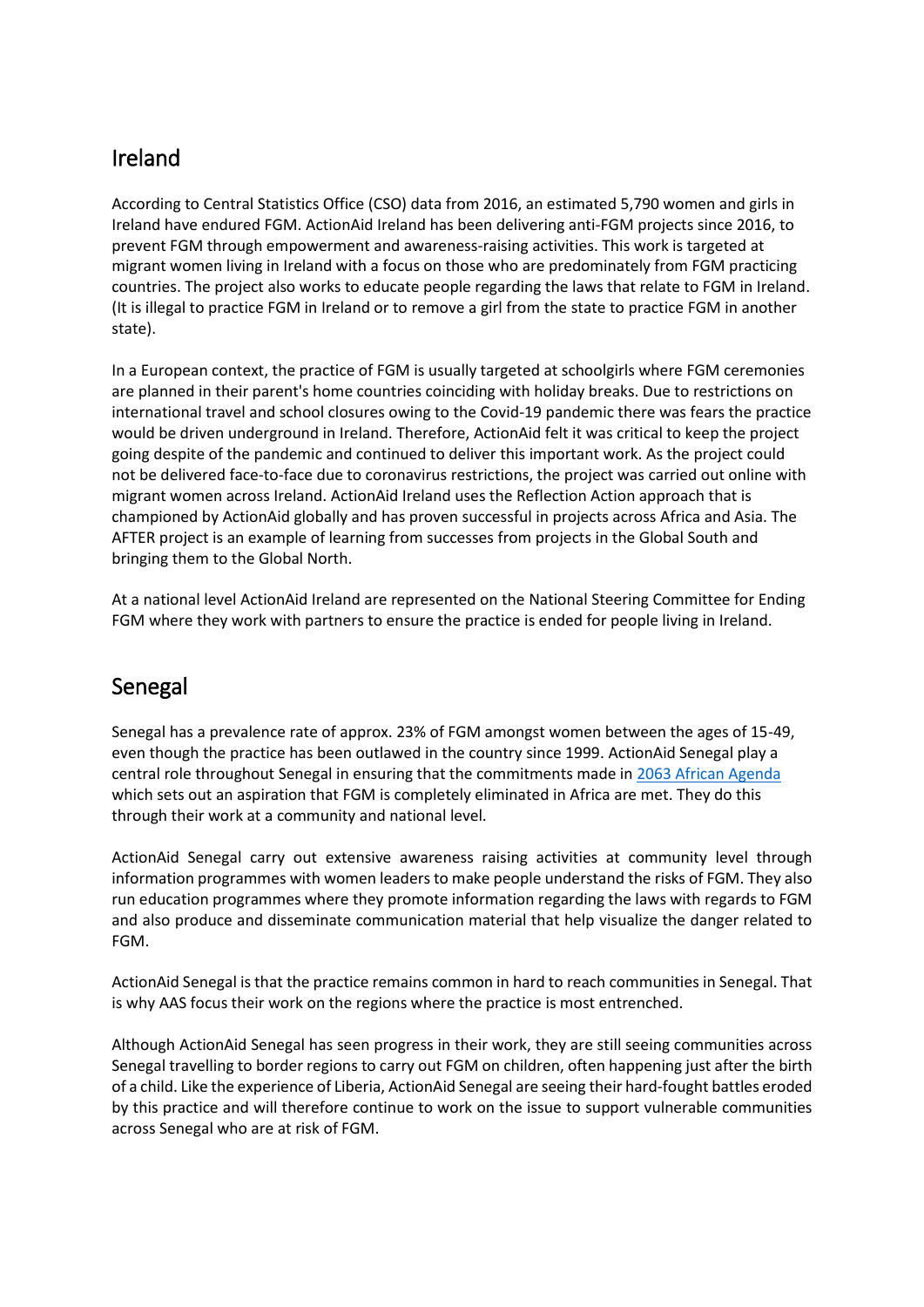## Sweden

Sweden is one of the European countries with the largest population originating from FGM risk areas, and official numbers show that at least 38,000 women have undergone FGM and another 19,000 are at risk. For this reason, ActionAid Sweden saw that there a big need to increase knowledge and build capacity among different stakeholders in Sweden to end the practice.

ActionAid Sweden has been working to prevent and raise awareness around FGM in Sweden since 2016. They spread information, create knowledge and change attitudes around the practice. They work with people at risk, survivors, professionals and civil society actors to build bridges and to create safer spaces for reflection, using participatory methodologies including Reflection Action. Their work also involves advocacy work, where we engage decision makers to create change at a policy. Like ActionAid Ireland, since the pandemic began they have adapted their methodology to the digital space, carrying out Reflection Action circles online.

Although FGM may not be as prevalent in Sweden as it is in other countries, one case is too many and ActionAid Sweden will continue to address this issue as FGM is a violation of the international declaration of human rights and the convention of the rights of the child, both of which Sweden is a signatory of.

## The Gambia

The Gambia has a very high rate of FGM, with almost 75% of women aged 15-49 circumcised and 44% of girls aged 0-14 have been circumcised. This is despite the fact that The Gambia has laws prohibiting the practice since 2015. Unfortunately, very few prosecutions have happened since the law was passed. ActionAid The Gambia have worked extensively since 2006 on this issue and are a leading voice throughout the country on bringing an end to FGM.

At a national level, ActionAid has participated in a lot of advocacy work for the abolishment of FGM in the Gambia and have taken several practical steps towards this, including research and advocacy work. See a [video](https://www.youtube.com/watch?v=j7Jpe8CUHis) showcasing ActionAid The Gambia's work to end FGM. They are also members of the National steering committee that coordinates the implementation of the National action plan to accelerate the abandonment of FGM and continue to influence decisions and putting pressure on government to enact the Anti FGM Bill.

At community level, ActionAid The Gambia have trained religious and traditional leaders on the anti-FGM law to stop the practice using Reflection Action tools such as "Stepping Stones". They have also conducted national wide, community based, anti FGM tours collecting demands from grassroots community members which were later handed over to national assembly members. ActionAid the Gambia strongly believe that sustainable change in ending FGM can be attained through meaningful involvement of young people to break the cycle of FGM.

### Italy

Within its national programme for promoting women rights and combating any form of gender-based violence, ActionAid Italy has been working on prevention and combatting of FGM since 2016. They coordinated the [AFTER Project](https://www.afterwomen.eu/project) (Against FGM/C through empowerment and rejection) that Sweden and Ireland also took part in. Since September 2020, ActionAid Italy has built on its previous work on